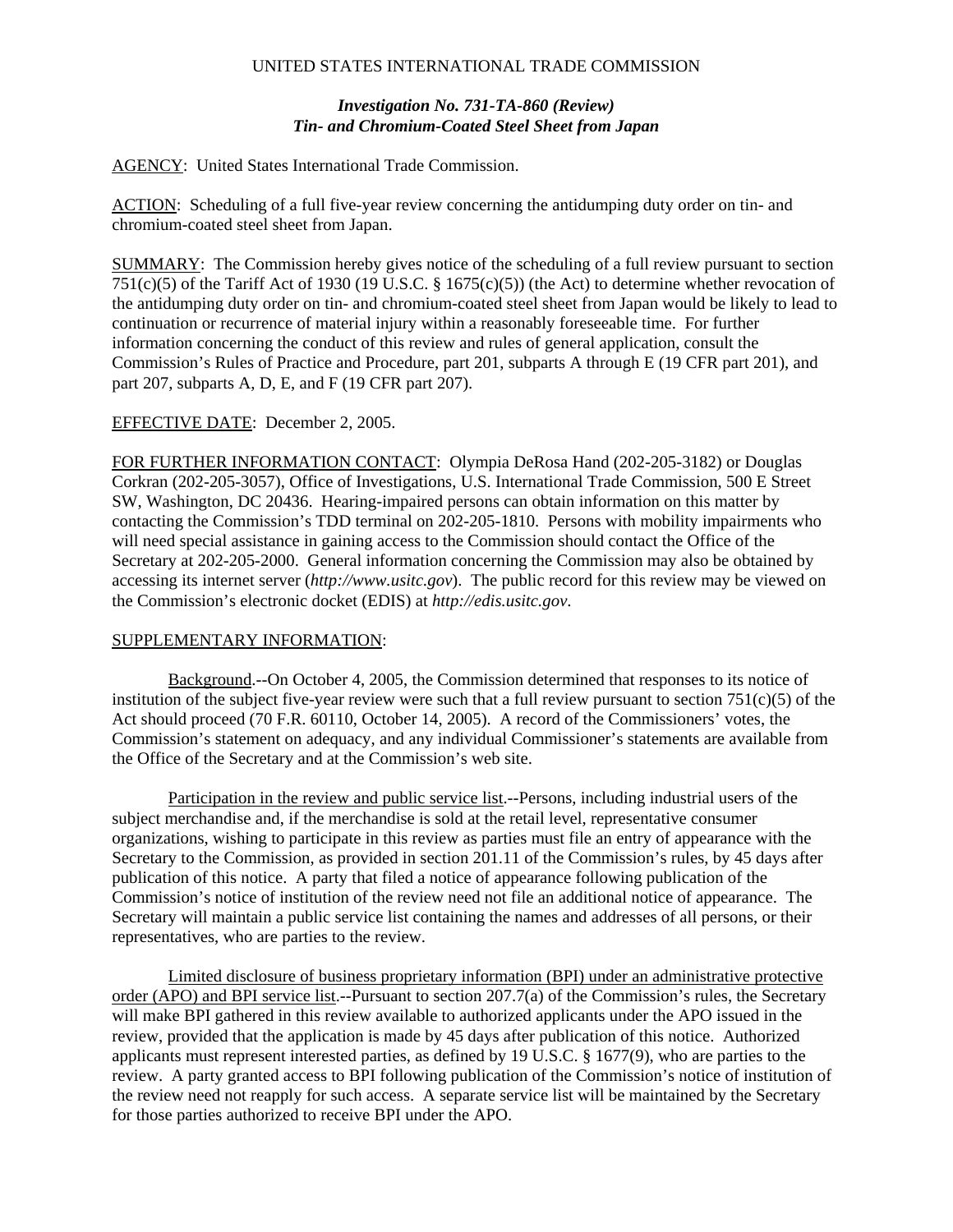Staff report.--The prehearing staff report in the review will be placed in the nonpublic record on April 7, 2006, and a public version will be issued thereafter, pursuant to section 207.64 of the Commission's rules.

Hearing.--The Commission will hold a hearing in connection with the review beginning at 9:30 a.m. on April 27, 2006, at the U.S. International Trade Commission Building. Requests to appear at the hearing should be filed in writing with the Secretary to the Commission on or before April 20, 2006. A nonparty who has testimony that may aid the Commission's deliberations may request permission to present a short statement at the hearing. All parties and nonparties desiring to appear at the hearing and make oral presentations should attend a prehearing conference to be held at 9:30 a.m. on April 24, 2006, at the U.S. International Trade Commission Building. Oral testimony and written materials to be submitted at the public hearing are governed by sections  $201.6(b)(2)$ ,  $201.13(f)$ ,  $207.24$ , and  $207.66$  of the Commission's rules. Parties must submit any request to present a portion of their hearing testimony in camera no later than 7 business days prior to the date of the hearing.

Written submissions.--Each party to the review may submit a prehearing brief to the Commission. Prehearing briefs must conform with the provisions of section 207.65 of the Commission's rules; the deadline for filing is April 18, 2006. Parties may also file written testimony in connection with their presentation at the hearing, as provided in section 207.24 of the Commission's rules, and posthearing briefs, which must conform with the provisions of section 207.67 of the Commission's rules. The deadline for filing posthearing briefs is May 8, 2006; witness testimony must be filed no later than three days before the hearing. In addition, any person who has not entered an appearance as a party to the review may submit a written statement of information pertinent to the subject of the review on or before May 8, 2006. On June 2, 2006, the Commission will make available to parties all information on which they have not had an opportunity to comment. Parties may submit final comments on this information on or before June 6, 2006, but such final comments must not contain new factual information and must otherwise comply with section 207.68 of the Commission's rules. All written submissions must conform with the provisions of section 201.8 of the Commission's rules; any submissions that contain BPI must also conform with the requirements of sections 201.6, 207.3, and 207.7 of the Commission's rules. The Commission's rules do not authorize filing of submissions with the Secretary by facsimile or electronic means, except to the extent permitted by section 201.8 of the Commission's rules, as amended, 67 Fed. Reg. 68036 (November 8, 2002). Even where electronic filing of a document is permitted, certain documents must also be filed in paper form, as specified in II (C) of the Commission's Handbook on Electronic Filing Procedures, 67 Fed. Reg. 68168, 68173 (November 8, 2002).

Additional written submissions to the Commission, including requests pursuant to section 201.12 of the Commission's rules, shall not be accepted unless good cause is shown for accepting such submissions, or unless the submission is pursuant to a specific request by a Commissioner or Commission staff.

In accordance with sections 201.16(c) and 207.3 of the Commission's rules, each document filed by a party to the review must be served on all other parties to the review (as identified by either the public or BPI service list), and a certificate of service must be timely filed. The Secretary will not accept a document for filing without a certificate of service.

AUTHORITY: This review is being conducted under authority of title VII of the Tariff Act of 1930; this notice is published pursuant to section 207.62 of the Commission's rules.